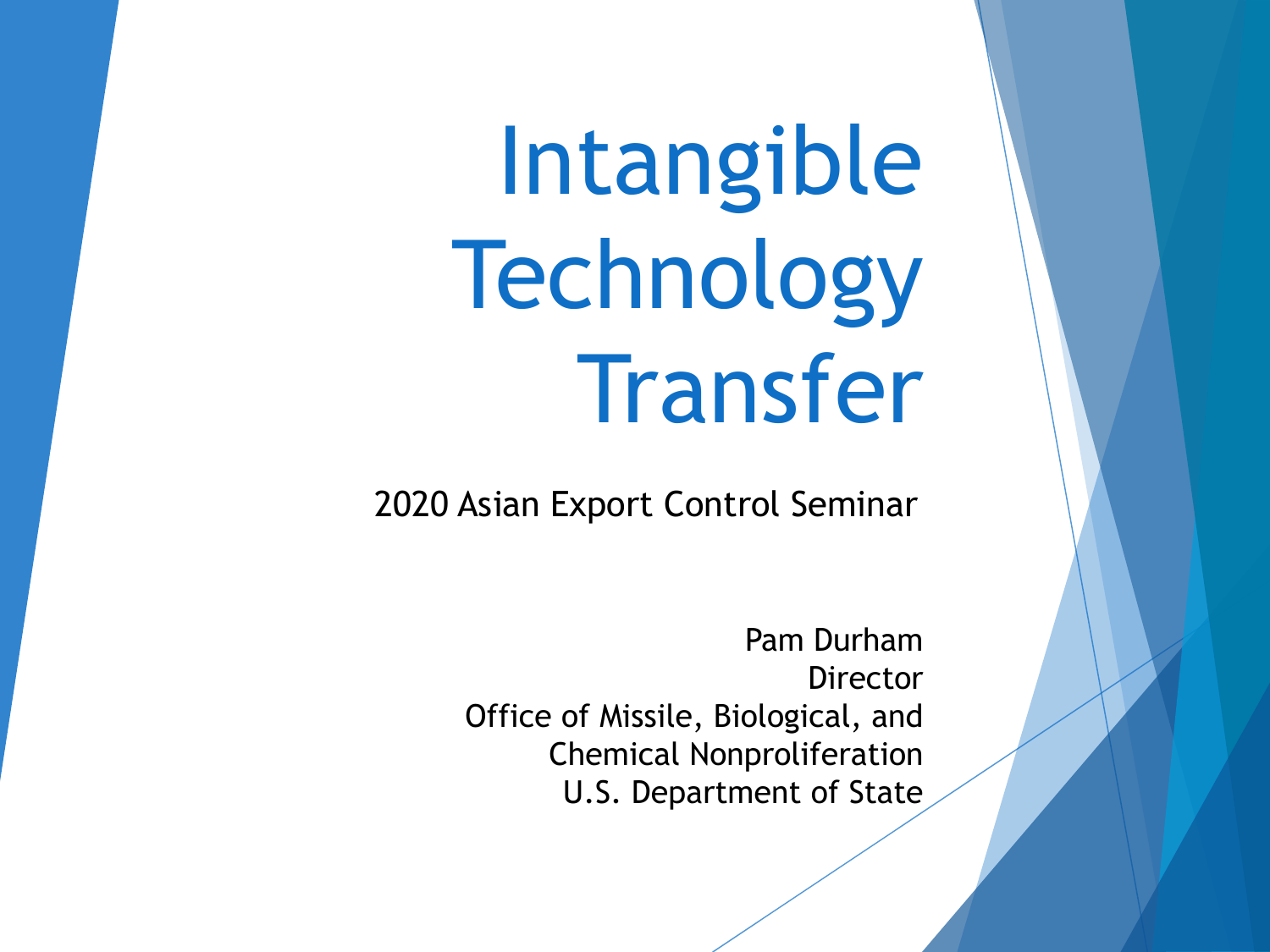### Introductions

| I work for the Ministry of ------<br>Division/Department of ------- |  |
|---------------------------------------------------------------------|--|
| My primary area of work or expertise is                             |  |
|                                                                     |  |
|                                                                     |  |
| SENSITIVE BUT UNCLASSIFIED                                          |  |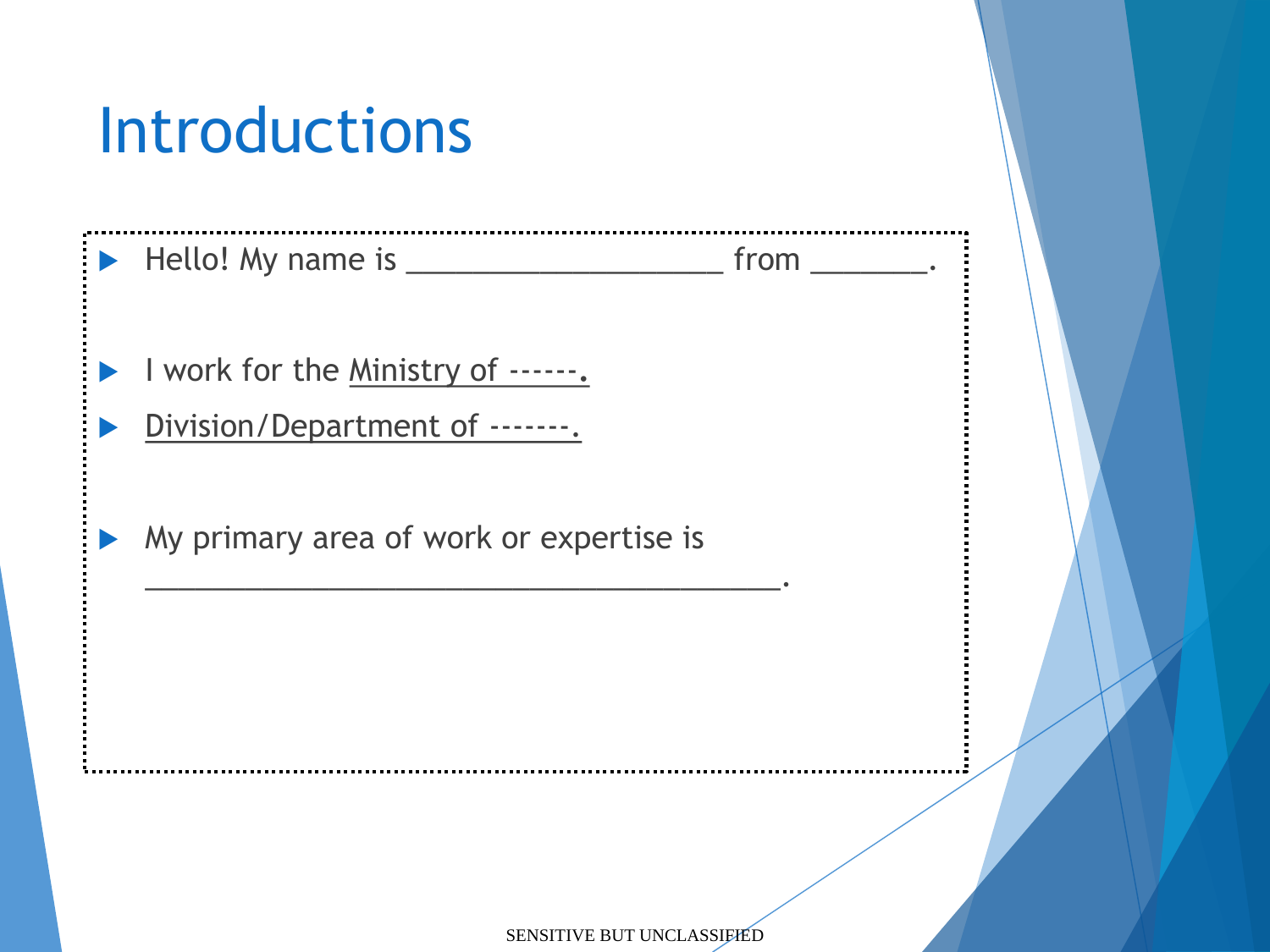# Intangible Technology Transfer (ITT)



#### What is it?

ITT is the export or transfer of technology ("know how") from one entity to another via non-physical (intangible) means.

### Why is it important?

 $\blacktriangleright$  Proliferators increasingly seek to acquire knowledge and training to indigenously develop their programs.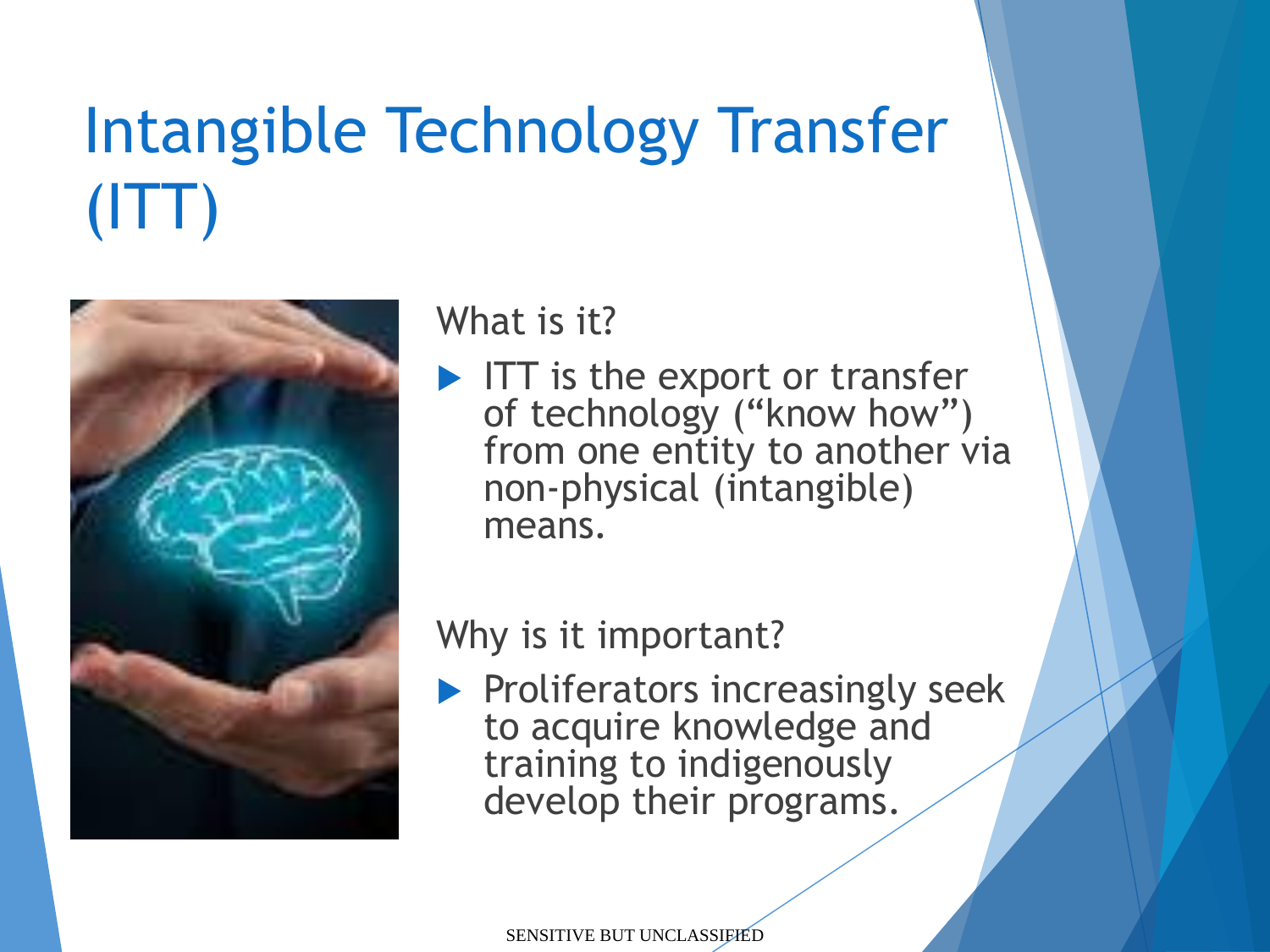

## ITT – Challenges

- The low cost and indirect nature of ITT often makes it relatively easy to circumvent export controls.
- Once an individual has intangible technical knowledge and skills, he/she can pass it to others.
- No "paper trail" of controlled technology transfer exists as possible evidence for enforcement action.
- **D** Unauthorized ITT can occur most frequently at conferences, universities, national laboratories, and research institutes.

SENSITIVE BUT UNCLASSIFIED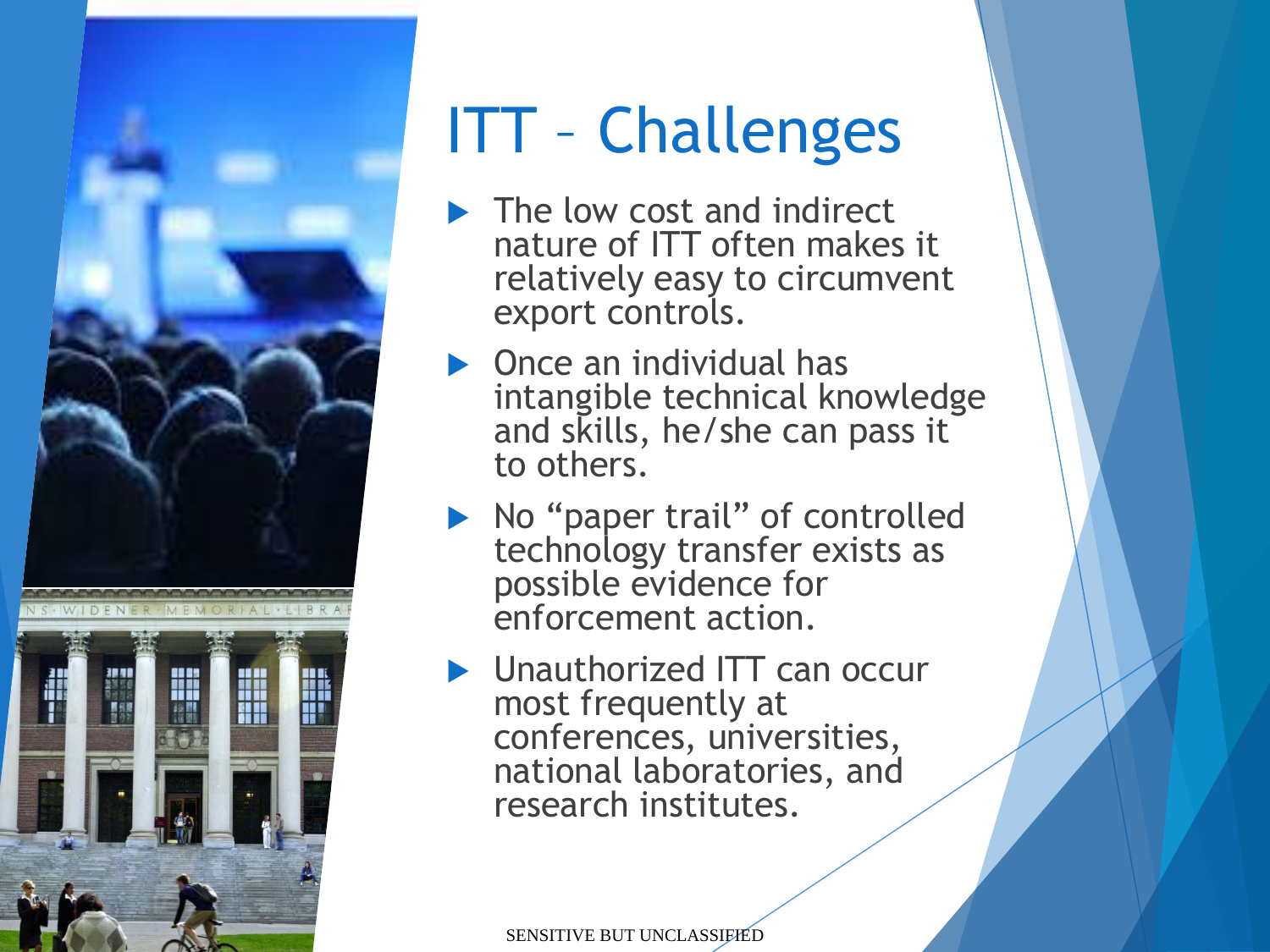### ITT Tools & Methods of Control



Export Licensing



Visa Vetting (workers, academics, visitors)



Foreign person employment screening



Internal **Compliance** Programs



Export Control Awareness Training



Policies and procedures (sensitive information, publications, presentations, conferences, foreign collaborations, etc.)



Promote ITT awareness among international partners

SENSITIVE BUT UNCLASSIFIED SENSITIVE BUT UNCLASSIFIED